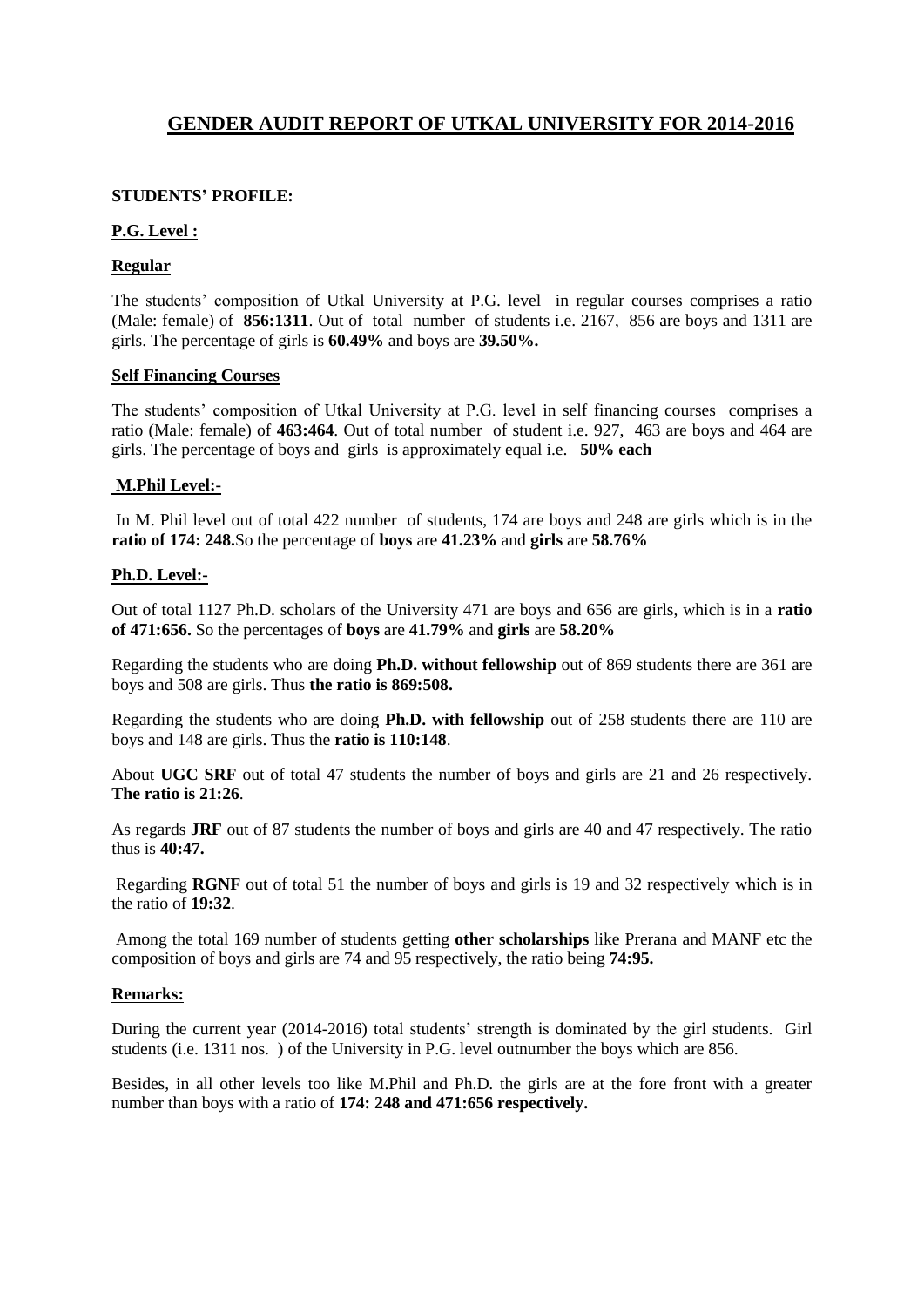#### **TEACHING FACULTY PROFILE:**

#### **Professors:-**

Out of total 41 professors in the University, male professors are 31 in number while the female professors are only 10 in number.

### **Readers:**

Total 53 numbers of readers consists of 37 males and 16 females

#### **Lecturer:**

A total of 60 lecturers of the university consist of 46 male lecturers and 14 female lecturers.

#### **NON TEACHING AND OTHER OFFICIALS' PROFILE:**

#### **Group A:**

**Group A** which includes Vice Chancellor, Registrar, Controller of Examination, Comptroller of Finance, R& D, Prof.-in-charge, Development officer and System Manager, Computer Center etc. Is chaired by **males only.**

#### **Group B**

It includes Statistical Asst., Section Officers (Level-I &II), Librarian Asst. P.A. to V.C. and Registrar etc. Out of total 123 Group B employees 107 are males and 16 are females. So the percentage of males in group-B is 86.99% and the females are 13.00%.

#### **Group-C:**

It includes Library attendant, laboratory attendant, junior binder, junior asst. Junior typist, senior asst. , senior stenographer and typist, trained graduate teachers etc. . Out of total 644 employees in this category the numbers of male and female employees are 561 and 83 respectively. So the percentage of males in group-C is 87.11% and the females are 12.88%.

#### **Group-D:**

It includes peon, watchman, sweeper, helper, ward boy, gardener, telephone attendant etc. In this category there total 378 employees out of which 336 are males and 42 are females. So the percentage of males in group-D is 88.8% and the females are 11.11%.

Gender gap in each level of official positions is very conspicuous in the above analysis. This hints upon not only the gendered attitude of the society in the recruitment and promotion, glaringly reflected even in the highest educational institute like University which is expected to be the trend setter for the society.

#### **INFRASTRUCTURE FACILITY:**

#### **Toilet:**

Excepting 3 departments (like Anthropology, Sanskrit and Public Administration) there are separate toilets for boys and girls in all the departments of the university as well as in the main office and P.G. council office.

#### **Common room:**

There is no common room for students or teachers in the departments of the University.